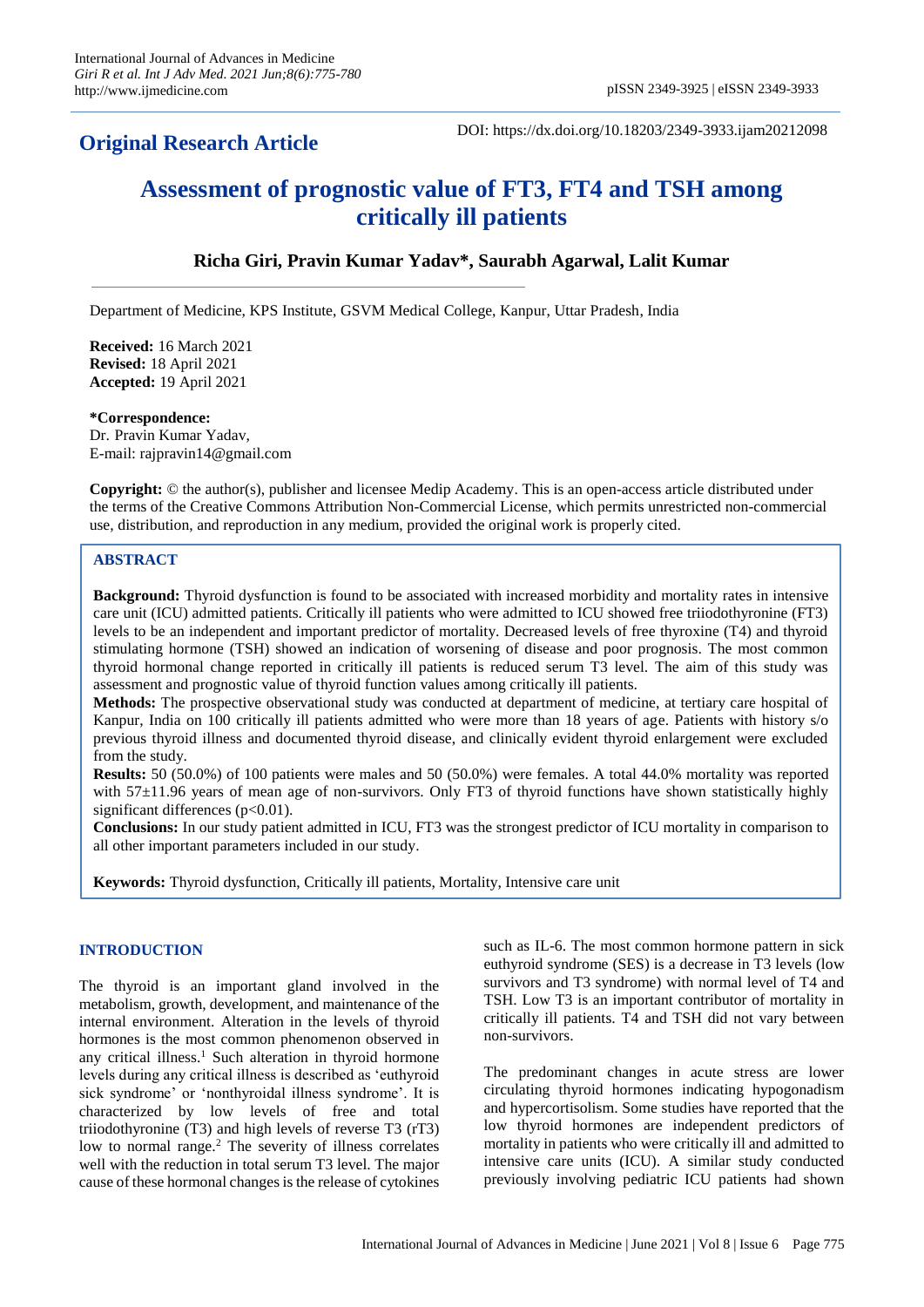that low T3 is a 4-good mortality predictor, and the risk is enhanced 30 times in case it is associated with low T4.<sup>3</sup>

Low T3 syndrome has found to be emerging as most crucial independent predictor of short-term survival. The inflammatory cytokine is the result of mediation of imbalance between the activity of type I and type II deiodinase. The decrease in hypothalamus and pituitary sensibilities to thyroid hormones is mediated by the stress induced hormones and cytokine respectively.<sup>4</sup> Hypothyroxinemia with normal TSH levels was found in 22% of the patients which was associated with a higher mortality [thyroxine (T4) level of less than 3.0 micrograms/dL, 84% mortality; T4 levels of 30 to 5.0 micrograms/dL, 50% mortality; and T4 levels was found to be greater than 5.0 micrograms/dl, 15% mortality]. There exists a high correlational value between low T4 levels and mortality.<sup>5</sup>

In the light of these facts this current this study was conducted in order to assess prognostic values of FT3, FT4 and TSH among critically ill patients.

#### **METHODS**

Current descriptive prospective observational study was conducted out at department of medicine, at GVSM hospital of Kanpur, India during January 2020 to December 2020 on 100 critically ill adult patients after taking the consent were studied. The study was approved from institutional Ethical committee.

#### *Inclusion criteria*

All critically ill patients admitted to ICU of the hospital.

#### *Exclusion criteria*

Patients who have not given consent, patients with history s/o previous thyroid illness and documented thyroid disease and patients with clinically evident thyroid enlargement.

An informed consent of participation in the study was taken by the patients or their significant others where appropriate. A total 100 consecutive patients admitted to medical ICU irrespective of the underlying diagnosis. Information on demographic profile, age, gender, systolic blood pressure (SBP), diastolic blood pressure (DBP), pulse, respiratory rate (RR) was collected.

The patients were categorised in two groups: Survivors (one who were discharged from hospital) and Nonsurvivors (patients who died due to their illness inside hospital).

The blood samples were immediately collected on admission to ICU from all the studied patients, which went further for hormone analyses. SOFA score used to determine severity of illness. It was calculated from all patients along with their thyroid hormone profile.

#### *Thyroid Function*

After the admission of patients in ICU, their fasting blood samples were collected and obtained from all the eligible patients, which was further subjected to hormone analysis of thyroid gland (TSH, FT3, and FT4) along other useful investigations. The samples obtained were assayed by using solid‑phase chemiluminescence immunoassay technique. The normal count values for TSH, FT3 and FT4 are 0.3-4.5 μIU/l, 3.5-6.5pmol/l, and 11.5-23 pmol/l respectively. The TSH assessment was not held again even during ICU stay or at their discharge time.<sup>2</sup> On a similar basis, the hormonal assays test was not repeated for another time in the ICU or in case of prior to discharge of the survivors.

#### *Statistical analysis*

Data was analysed using Statistical Package of Social Sciences (SPSS, version 23.0) software and expressed in form of mean±standard deviation. Inter group and intra group comparisons were done using Independent Sample T test/ un-paired t test for comparison of mean values. We used receiver operating characteristic (ROC) curves to assess and evaluate the performance of variables in predicting mortality; area under the curve, i.e., AUC was calculated from the ROC curve. Association between variables was considered statistically significant if p-value was  $< 0.05$ .

#### **RESULTS**

Total of 100 (50 males and 50 females) patients admitted in MICU of PG department of medicine during the study period, mean age of all patients was 54.81±14.37 years (ranged 18-85 years). 50.0% were male patients whereas 50.0% female patients (Table 1).

#### **Table 1: Demographic of all studied patients.**

| <b>Variables</b> |               | $N=100$           |
|------------------|---------------|-------------------|
| Age (in years)   |               | $54.81 \pm 14.37$ |
| Gender           | Male $(\%)$   | 50(50.0)          |
|                  | Female $(\%)$ | 50(50.0)          |

In clinical profile thyroid function test, mean TSH, FT3 and FT4 was  $2.70 \pm 1.46$  µIU/l,  $3.03 \pm 1.72$  (pmol/l) and 13.16±4.08 (pmol/l) respectively. Mean SOFA score and hospital stay was  $9.51 \pm 2.35$  and  $11.70 \pm 3.32$  days respectively as depicted in Table 2. We have observed that there were 56  $(56.0\%)$  survivors and 44  $(44.0\%)$  nonsurvivors; the mean age of survivors  $(52.38 \pm 15.68)$  was lower than that of the non-survivors  $(57\pm11.96)$ . It does not show any statistical significance difference (p>0.05). The non-survivors had a lower systolic blood pressure, i.e., SBP, diastolic blood pressure, i.e., DBP as compared to survivors. SBP and DBP show statistically significant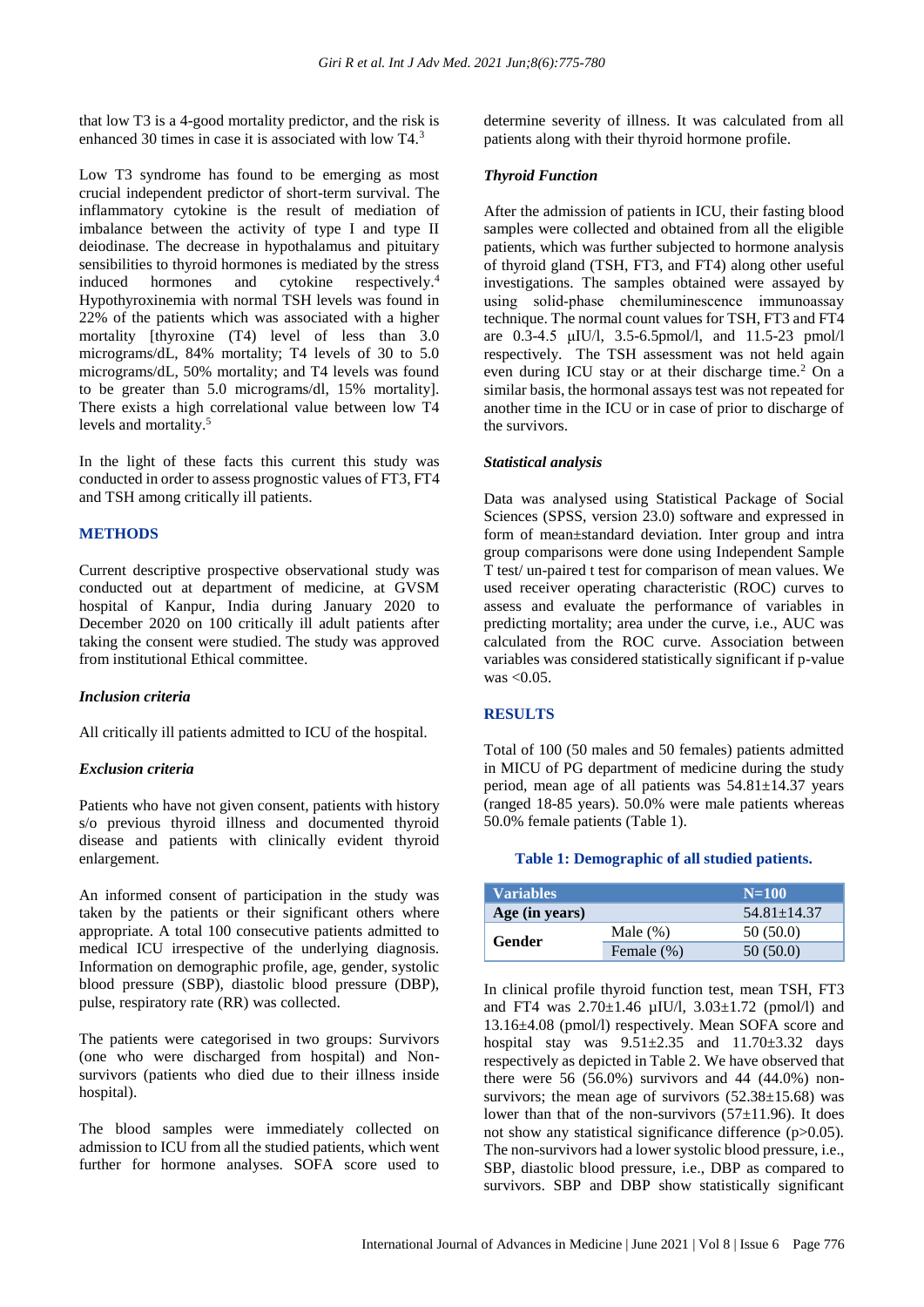difference ( $p<0.05$ ). Pulse was significant ( $p<0.05$ ) whereas respiratory rate was found statistically nonsignificant (p>0.05) (Table 3).

Mean TSH in survivor  $2.82 \pm 1.62 \mu$ IU/l was more than nonsurvivors 2.53±1.23 µIU/l. Mean value of FT3 in survivor  $3.56\pm1.67$  pmol/l is higher than non-survivor  $2.34\pm1.54$ pmol/l. Mean value of FT4 in survivor 13.82±3.00 pmol/l is higher than in non-survivor  $12.34 \pm 5.05$  pmol/l. Only FT3 of thyroid functions have shown statistically highly significant differences (p<0.01) (Table 4).

#### **Table 2: Clinical profile of all studied patients.**

|                                       | TSH (µIU/L)    | $2.70 \pm 1.46$    |
|---------------------------------------|----------------|--------------------|
| <b>Thyroid function</b>               | FT3 (pmol/L)   | $3.03 \pm 1.72$    |
|                                       | $FT4$ (pmol/L) | $13.16\pm4.08$     |
| Systolic blood pressure (SBP) (mmHg)  |                | $105.20 \pm 16.81$ |
| Diastolic blood pressure (DBP) (mmHg) |                | $69.25 + 8.12$     |
| Pulse (per min)                       |                | $88.98 \pm 11.85$  |
| <b>Respiratory rate (RR)</b>          |                | $19.31 + 2.32$     |

#### **Table 3: Hematological parameter of studied patients.**

| Variables                       | $Survivor(N=56)$<br>$Mean \pm SD$ | Non- survivor $(N=44)$<br>$Mean \pm SD$ | P value |
|---------------------------------|-----------------------------------|-----------------------------------------|---------|
| Systolic blood pressure (mmHg)  | $110.80 \pm 15.60$                |                                         | < 0.001 |
| Diastolic blood pressure (mmHg) | 73.68±7.38                        | $63.61 + 4.92$                          | < 0.001 |
| Pulse (per min)                 | $91.54 \pm 12.24$                 | $85.73 \pm 10.59$                       | 0.014   |
| <b>Respiratory rate (RR)</b>    | $19.18 \pm 2.18$                  | $19.48 \pm 2.31$                        | 0.509   |

Independent sample T test/ unpaired t test.

#### **Table 4: Thyroid functions test of studied patients.**

| <b>Variables</b>        | Survivor $(N=56)$<br>Mean $\pm SD$ | Non-survivor $(N=44)$<br>Mean $\pm SD$ | <b>P</b> value |
|-------------------------|------------------------------------|----------------------------------------|----------------|
| TSH (µIU/L)             | $2.82 \pm 1.62$                    | $2.53 \pm 1.23$                        | 0.324          |
| $FT3$ (pmol/L)          | $3.56 \pm 1.67$                    | $2.34 \pm 1.54$                        | < 0.001        |
| $FT4$ (pmol/L)          | $13.82 \pm 3.00$                   | $12.34 \pm 5.05$                       | 0.071          |
| Sofa score              | $8.79 \pm 2.23$                    | $10.43 \pm 2.18$                       | < 0.001        |
| Hospital stay (in days) | $10.95 \pm 2.71$                   | $12.66 \pm 3.78$                       | 0.010          |

#### **Table 5: Test result variable(s): mortality (non-survivor).**

| <b>Test result variables</b> | Area under |       | Std. error a Asymptotic sig. b | Asymptotic 95% confidence interval |                    |
|------------------------------|------------|-------|--------------------------------|------------------------------------|--------------------|
|                              | the curve  |       |                                | <b>Lower</b> bound                 | <b>Upper bound</b> |
| <b>SOFA</b> score            | 0.717      | 0.051 | 0.000                          | 0.618                              | 0.306              |
| <b>TSH</b>                   | 0.207      | 0.051 | 0.000                          | 0.108                              | 0.521              |
| FT4                          | 0.398      | 0.063 | 0.081                          | 0.275                              | 0.570              |
| FT3                          | 0.457      | 0.058 | 0.457                          | 0.343                              | 0.570              |

Note: The test result variable(s): SOFA Score, TSH, FT4, FT3 has at least one tie between the positive actual state group and the negative actual state group. Statistics may be biased. (a) Under the nonparametric assumption, (b) Null hypothesis: true area= 0.5.

In our findings mean sofa score test value was lower in survivors  $(8.79 \pm 2.23)$  than in non-survivor  $(10.43 \pm 2.18)$ . Hospital stay in survivors (10.95±2.71 days) was lower than in non-survivors  $(12.66\pm3.78 \text{ days})$  (Table 4).

Out of 100 patients, 44 (44.0%) were found as positive in terms of mortality in our study. In our study, cut off values for TSH (µIU/l), FT3 (pmol/l), FT4 (pmol/l) and SOFA

score of non-survivors patients were tabulated in table 6. The sensitivity, specificity and accuracy for mortality were 52.3%, 44.6% and 20.7% respectively in TSH (µIU/l); similarly, 54.5%, 10.7% and 45.7% for respectively in FT3 (pmol/l); similarly, 52.3%, 23.2% and 39.8% for respectively in FT4 (pmol/l) and for SOFA score these were 68.2%, 53.6% and 71.7% respectively (Table 6). On the basis of accuracy, SOFA score and FT3 were found to most prognostic factor for mortality in our study.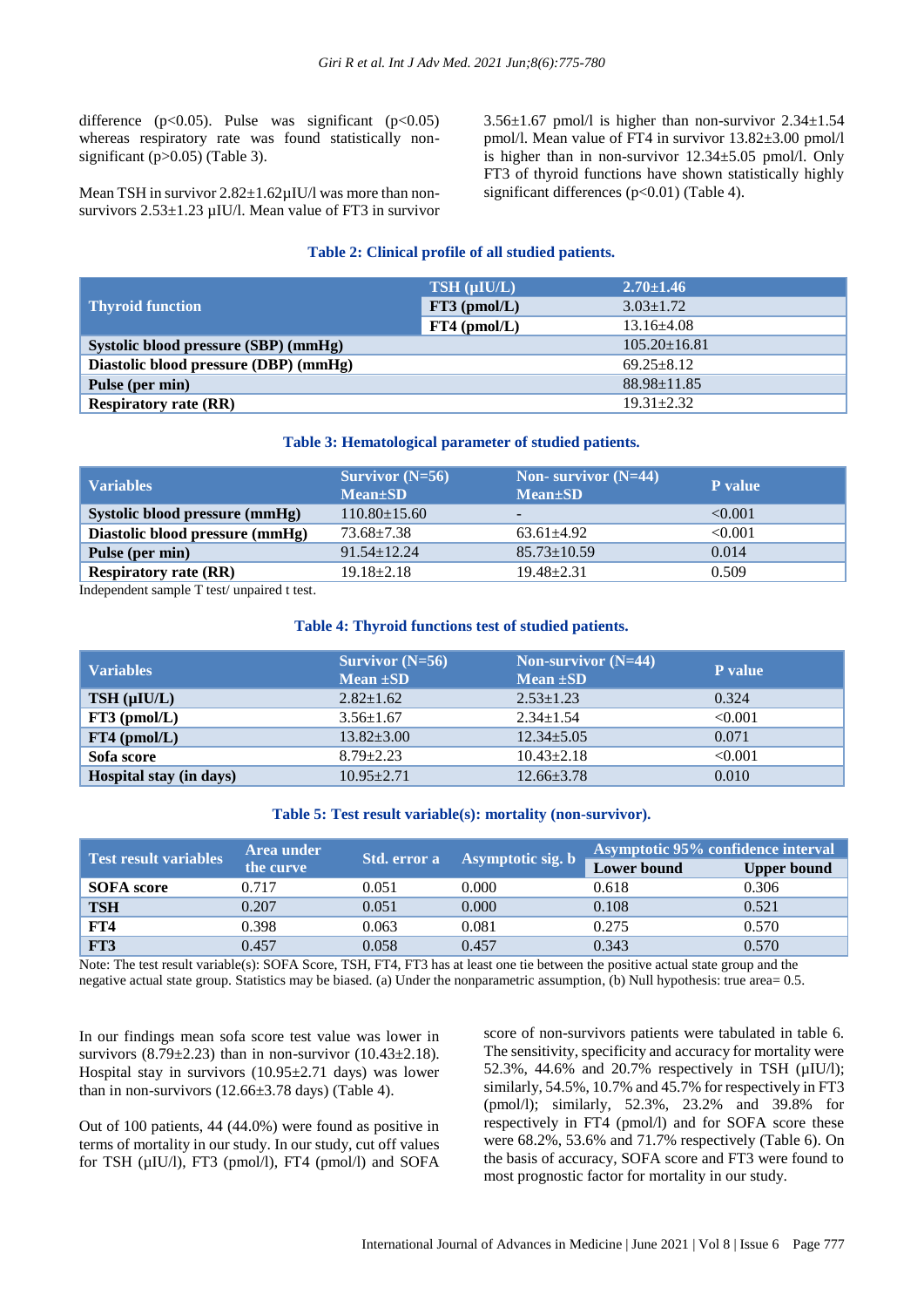| <b>Variables</b>  | <b>Cut off</b> | <b>Sensitivity</b> $(\% )$ | <b>Specificity</b> $(\% )$ | Accuracy $(\% )$ |
|-------------------|----------------|----------------------------|----------------------------|------------------|
| $FT4$ (pmol/l)    | 5.65           | 54.5                       | 23.2                       | 39.8             |
| $FT3$ (pmol/l)    | 1.96           | 45.5                       | 10.7                       | 45.7             |
| TSH (µIU/l)       | 2.52           | 52.3                       | 44.6                       | 20.7             |
| <b>SOFA</b> score | 8.50           | 68.2                       | 53.6                       | 71.7             |

#### **Table 6: Sensitivity, specificity, accuracy of the of non-survivors.**



#### **Figure 1: ROC.**

#### **DISCUSSION**

The phenomenon of change in the thyroid hormone levels during the course of critical illness is known as euthyroid sick syndrome.<sup>6,7</sup> In the Indian context, very few studies throw light on such a crucial area which helps in determining a relationship between thyroid hormone levels and prognosis of Intensive care unit‑admitted patients as performed by our study. A study by Kumar KV et al.<sup>3</sup> conducted on hundred ICU‑admitted patients gives us the direction that low T3 was an important factor of prognosis in critically ill patients in relation to HbA1C, prolactin, T4 and TSH levels. Another study by Suresh M et al on hundred ICU‑admitted patients further strengthens similar relationship between low T3 levels and criticality of ill patients.<sup>8</sup>

In the study of Gutch M et al, sample size was 90 patients admitted in a medical ICU. Mean age in their study was 38.99±18.32. Out of 90 patients, 46 (51.1%) patients were male in majority and 44 (48.9%) patients were female, in all studied cases mean TSH, FT3 and FT4 was 3.31±11.85 (µIU/l), 3.38±0.34 (pmol/l) and 14.95±1.30 (pmol/l) respectively.<sup>2</sup> Mean SBP and DBP was 104.56±20.45 and  $63.29 \pm 13.61$  respectively.

In the study of Kumar KH et al sample size was similar to our sample size i.e. 100.<sup>3</sup> Mean age in their study was 58.7 $\pm$ 16.9. Mean hospital stay in their study was 7.05 $\pm$ 5.2. In another study relationship between thyroid function and ICU mortality: a prospective observation study Feilong Wang et al have taken a sample size of 480 patients.<sup>9</sup> Difference between sample sizes could be because of inclusion an exclusion criterion and due to geographical region differences. Furthermore, there are several factors which are responsible for gender differentiations like differences in hormone secretion by the two studied genders, their working traditions, the weight of their body, their eating schedules, their dietary habits or consumption of drugs which can account for the results.

Another study by Mishra A et al has taken a sample size of 338 critically ill patients, mean age in their study was  $47.14\pm18.84$ ; out of total patients, majority 206 (60.9%) patients were male and 132 (39.1%) patients were female.<sup>10</sup> In thyroid function test, mean TSH, FT3 and FT4 was 2.56±1.51UIU/m, 0.92±0.75 (pg/mL) and 0.96±0.68 (ng/mL) respectively.

In our study, 56 (56%) patients survived and 44 (44%) patients not survived. These out was similar to the study of Gutch M et al that 63 (70%) patients survived out of  $90<sup>1</sup>$ Another study by Feilong Wang et al reported were 388 (80.33%) survivors out of 480 patients.<sup>9</sup>

We observed greater age of non-survivors than survivor in our study, mean age of survivors was 52.38±15.68 years and mean age of non-survivors was  $57.91 \pm 11.96$  years ( $p > 0.05$ ). Similar observation was reported by Gutch M et al mean age of survivors was  $36.94 \pm 17.96$  years whereas mean age of non-survivors was  $43.78 \pm 18.60$  years.<sup>2</sup> Mishra A et al reported mean age of survivors and nonsurvivors was  $47.06 \pm 19.06$  years and  $47.25 \pm 18.58$  years respectively.<sup>4</sup> These differences could be attributed to the sample size and inclusion criteria of all studies.

In our study, even though 50 (50.0%) out of 100 sample of patients were males and 50 (50.0%) were females; the distribution of patient's gender among survivors and nonsurvivors was found to be statistically non-significant (p>0.05). Furthermore, 18 (40.9%) male patients did not survive and 26 (59.1%) female patients were also not survived. Another study of Mishra A et al 58.5% male patients were non-survivors and 41.5% female patients were also non-survivors.<sup>4</sup>

In present study, the non-survivors had a lower SBP and DBP as compared to survivors and it show statistically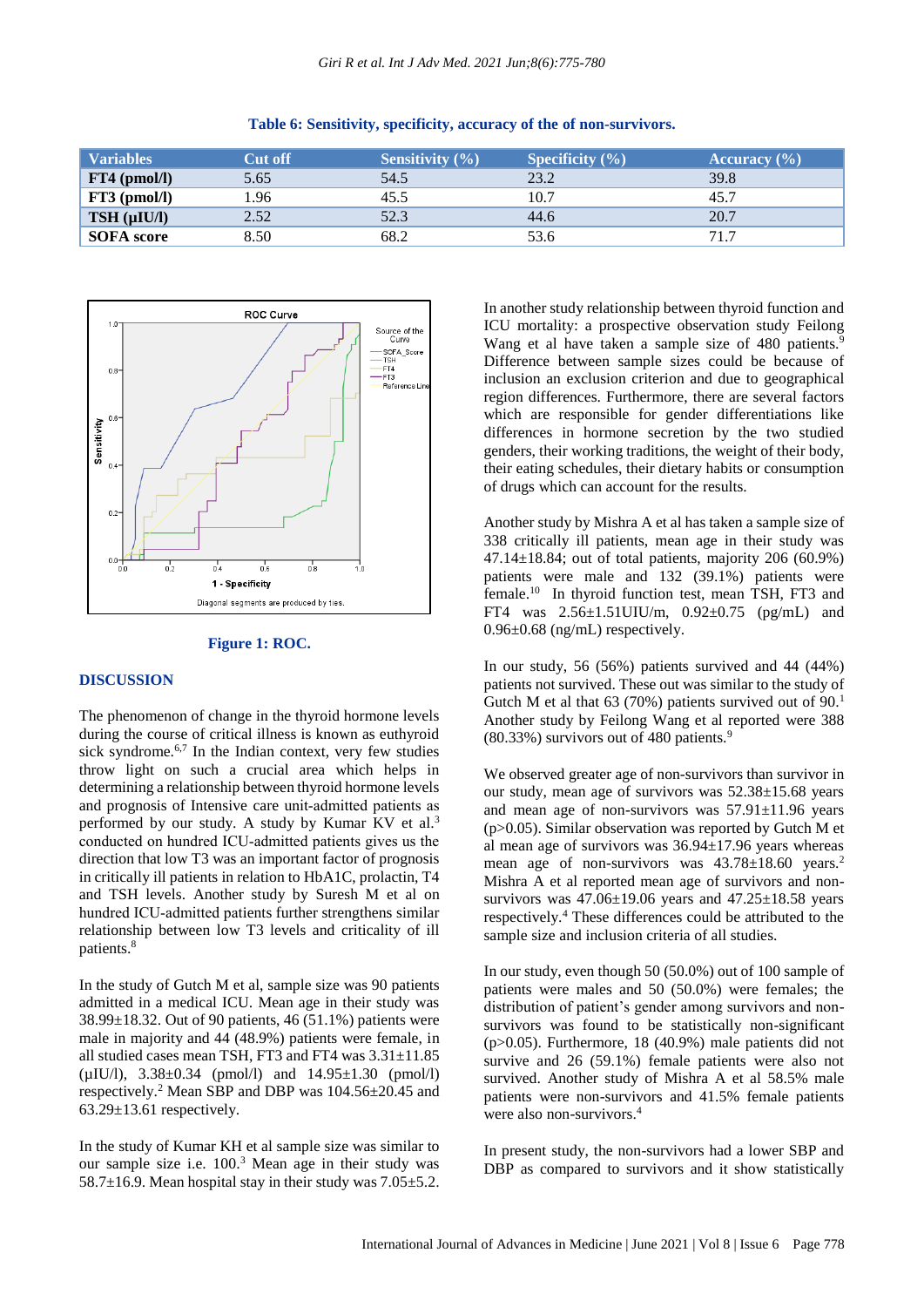significant differences ( $p<0.05$ ). It was also observed that non-survivors had a lower pulse 85.73±10.59 per min and higher RR 19.48 $\pm$ 2.31 per min as compared to survivors (p>0.05). Similar observation was reported by Gutch M et al i.e. mean SBP and DBP of survivors was more than non-survivors in their study.<sup>4</sup> Another study of Mishra A et al reported mean SBP in survivors was more than non-survivors and mean DBP of Survivors was also higher than non-survivors in respective study.<sup>10</sup>

We have observed that mean TSH in survivor  $2.82 \pm 1.62 \mu$ IU/l was more than non-survivors  $2.53 \pm 1.23$   $\mu$ IU/l. Mean value of FT3 in survivor Mean value of FT3 in survivor  $3.56\pm1.67$  pmol/l is higher than non-survivor  $2.34\pm1.54$ pmol/l. Mean value of FT4 in survivor 13.82±3.00 pmol/l is higher than in non-survivor 12.34±5.05 pmol/l. Only FT3 of thyroid functions have shown statistically highly significant differences  $(p<0.01)$ . As per the results found for critically ill patients, low fT3 (50%) was indicated the most common abnormality followed by high TSH (12.4%), low TSH (8.8%) and low FT4 (4.7%) concentration respectively. In the study of Gutch M et al mean TSH in survivor 3.69±13.99 µIU/l was more than non-survivors  $2.41 \pm 3.58 \mu$ IU/l.<sup>1</sup> Mean value of FT3 in survivor  $3.57\pm0.19$  pmol/l is higher than non-survivor 2.94±0.15 pmol/l. Mean value of FT4 in survivor 15.60±0.42 pmol/l is higher than in non-survivor 13.44±1.40 pmol/l. In the study of Kumar KH et al mean value of T3 in non-survivor  $49.1 \pm 32.7$  ng/dL is lower than survivor  $66.2 \pm 30.1$  ng/dl and mean value of T4 in nonsurvivor  $6.8\pm2.6$  µg/dl is lower than in survivor  $7.5\pm2.3$  $\mu$ g/dl.<sup>2</sup>

In the study of Feilong Wang et al TSH (IU/ml) in nonsurvivors 0.60 (IU/ml) was less than survivor 0.87 (IU/ml), mean value of FT3 in survivor 3.53±0.60 (pmol/l) was higher than non-survivor 2.95±0.57 (pmol/l).<sup>4</sup> Mean value of FT4 in survivor 15.80±3.29 (pmol/l) was higher than in non-survivor 14.48±3.66 (pmol/l). In the study of Mishra et al TSH (IU/ml) in non survivors  $2.39 \pm 1.50$  (UIU/ml) was less than survivor  $2.68 \pm 1.51$  (UIU/ml).<sup>4</sup> Mean value of FT3 in survivor  $1.15\pm0.84$  (pg/ml) was higher than nonsurvivor  $0.60\pm0.43$  (pg/ml). Mean value of FT4 in survivor 1.00±0.80 (ng/ml) was higher than in non-survivor  $0.89 \pm 0.45$  (ng/ml).

In our findings mean sofa score test value was higher in non-survivor  $(10.43\pm 2.18)$  than in survivors  $(8.79\pm 2.23)$ . Hospital stay was higher in non-survivors (12.66±3.78) than in survivors  $(10.95 \pm 2.71)$ . In the study of Mishra A et al sofa score test value was higher in non-survivor  $12.18\pm3.40$  than in survivors  $9.67\pm2.36$ .<sup>4</sup> The sensitivity, specificity and accuracy for mortality were 54.5%, 44.6% and 20.7% respectively in TSH ( $\mu$ IU/l); similarly, 45.5%, 10.7% and 45.7% for respectively in FT3 (pmol/l); similarly, 52.3%, 23.2% and 39.8% for respectively in FT4 (pmol/l) and for SOFA score these were 68.2%, 53.6% and 71.7% respectively. FT3 level accounts for most of the ICU mortality among all the other thyroid function markers (T3, T4, TSH, FT3, and FT4) as per the calculations of the AUC from the ROC curve. Similar observation was reported by Gutch et al that FT3 levels were the strongest indicator of ICU mortality among all thyroid function markers (T3, T4, TSH, FT3, and fT4) by calculating the AUC from the ROC curve.<sup>2</sup>

Earlier held studies which were conducted in order to demonstrate any existing association between thyroid hormone levels and prognosis in critically ill patients showed inconsistent results.

Either they were not able to establish any association between FT3 and the observed adverse outcomes, or they came up associating TSH, and FT4. Such results may be attributed to either small sample sizes or different population included in various studies. However, a large‑scale study having a sample size of 480, admitted to the ICU showed that FT3 was the most crucial predictor of ICU mortality rate among other indicators.<sup>9</sup>

The mechanisms involved in associating low T3 levels and poor prognosis of critically ill patients are yet to be clarified and needs further in-depth analysis. The low levels obtained on thyroid hormones during any critical illness might be viewed both in adaptive and maladaptive response. $^{2,12}$ 

The undiagnosed thyroid disease present in patients before their admission to ICU was not ruled out. The clinical examination of the presence of thyroid nodule was only considered.

## **CONCLUSION**

In the present study of ICU-admitted patients, it has been observed that FT3 was the most important predictor of ICU mortality rate in relation to other parameters studied by us. Furthermore, it can be concluded that FT3 levels and SOFA scores combined, provides us with a high probability for anticipating mortalities in ICU patients.

#### *Funding: No funding sources*

*Conflict of interest: None declared Ethical approval: The study was approved by the Institutional Ethics Committee*

#### **REFERENCES**

- 1. Van BG. Endocrine evaluation of patients with critical illness. Endocrinol Metab Clin North Am. 2003;32(2):385-410.
- 2. Gutch M, Kumar S, Gupta KK. Prognostic Value of Thyroid Profile in Critical Care Condition. Indian J Endocrinol Metab. 2018;22(3):387-91.
- 3. Kumar KV, Kapoor U, Kalia R, Chandra NS, Singh P, Nangia R. Low triiodothyronine predicts mortality in critically ill patients. Indian J Endocrinol Metab. 2013;17(2):285-8.